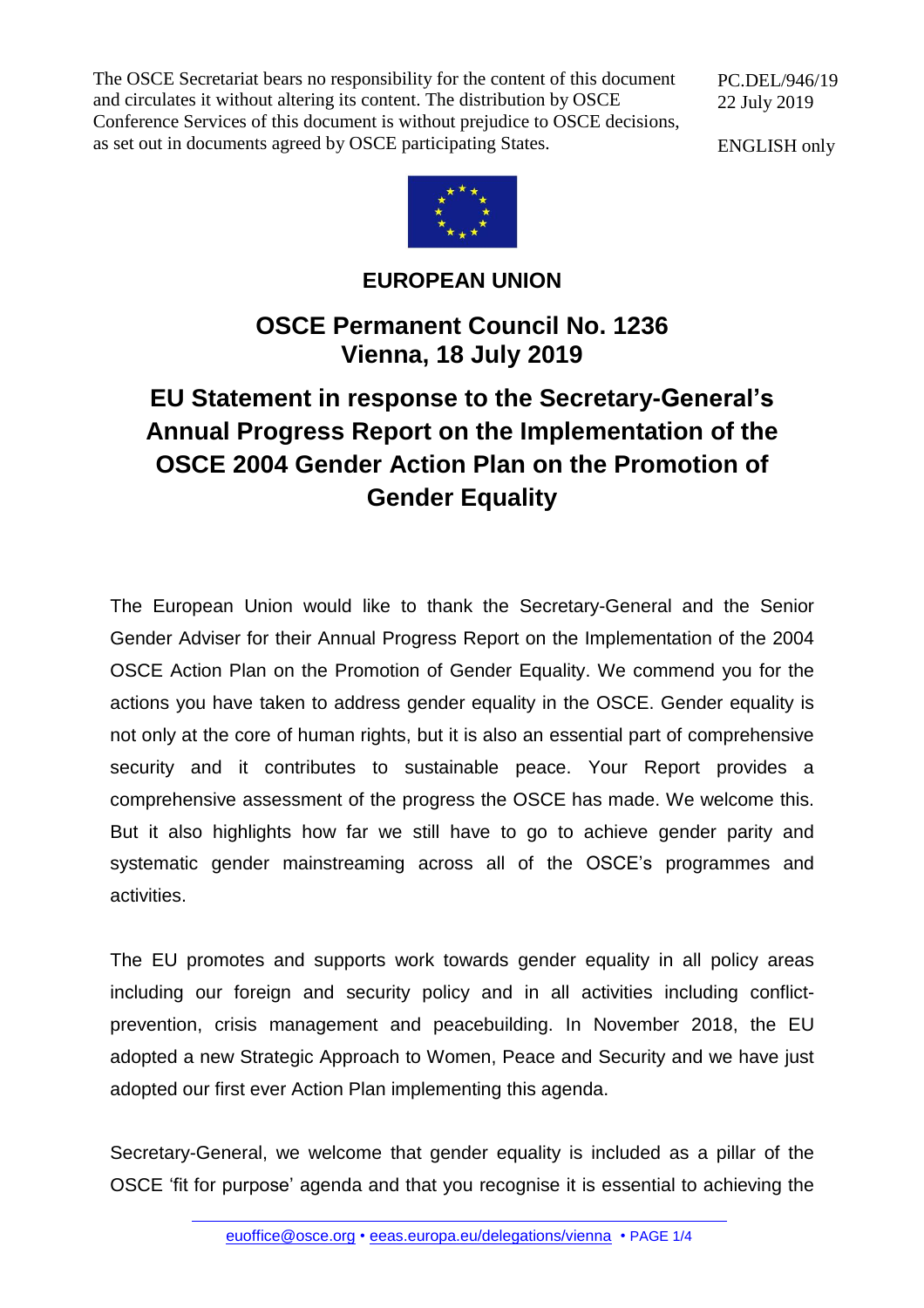Organisation's goals. The report provides some positive examples of gender focused programmatic activity and the integration of gender perspectives into programmes. But, progress is still patchy. We therefore support your use of gender markers to assess the level of gender mainstreaming across OSCE projects and as a useful tool for ensuring gender mainstreaming is factored into all projects. We are disappointed that in 2018 a majority of projects demonstrated limited or no gender mainstreaming at all. We hope this tool will enable action to redress this balance in future projects. We would also like to see this practice extended to include all UB projects.

As the Gender Evaluation Progress Report states, strong leadership across the OSCE is needed when it comes to gender mainstreaming. We agree that managers should take responsibility and be accountable for gender mainstreaming. In this respect, we recall the findings of the OIO evaluation on the Executive Gender Coaching Programme and their suggestion to also train mid-level managers who tend to stay longer in the Organisation to enhance sustainability.

Achieving gender parity in the organisation, including at senior levels, is an important step to achieving gender equality. In this respect, it is concerning to see there was a drop in gender parity in senior management positions from 2017, with women only accounting for 28% of senior management last year. We therefore appreciate the gender parity strategy that you launched yesterday and the goal of achieving gender parity by 2026 – and hopefully sooner. We encourage more efforts to ensure gender parity panels, particularly in the politico-military and the economic and environmental dimensions; as stressed, for instance, in the report of the Secretary General 72% of speakers in the second dimension were reported as male.

It is important to also recognise and address the roles of men and boys in the promotion of gender equality and in this regard, we welcome the contribution of the OSCE's 'Men-Engage Network' and urge all participating States to contribute to its work.

Secretary-General, on the serious issues of sexual harassment and sexual exploitation we appreciate you making clear your 'zero tolerance' approach to this. We recognise actions have already been taken, such as a DHR initiative to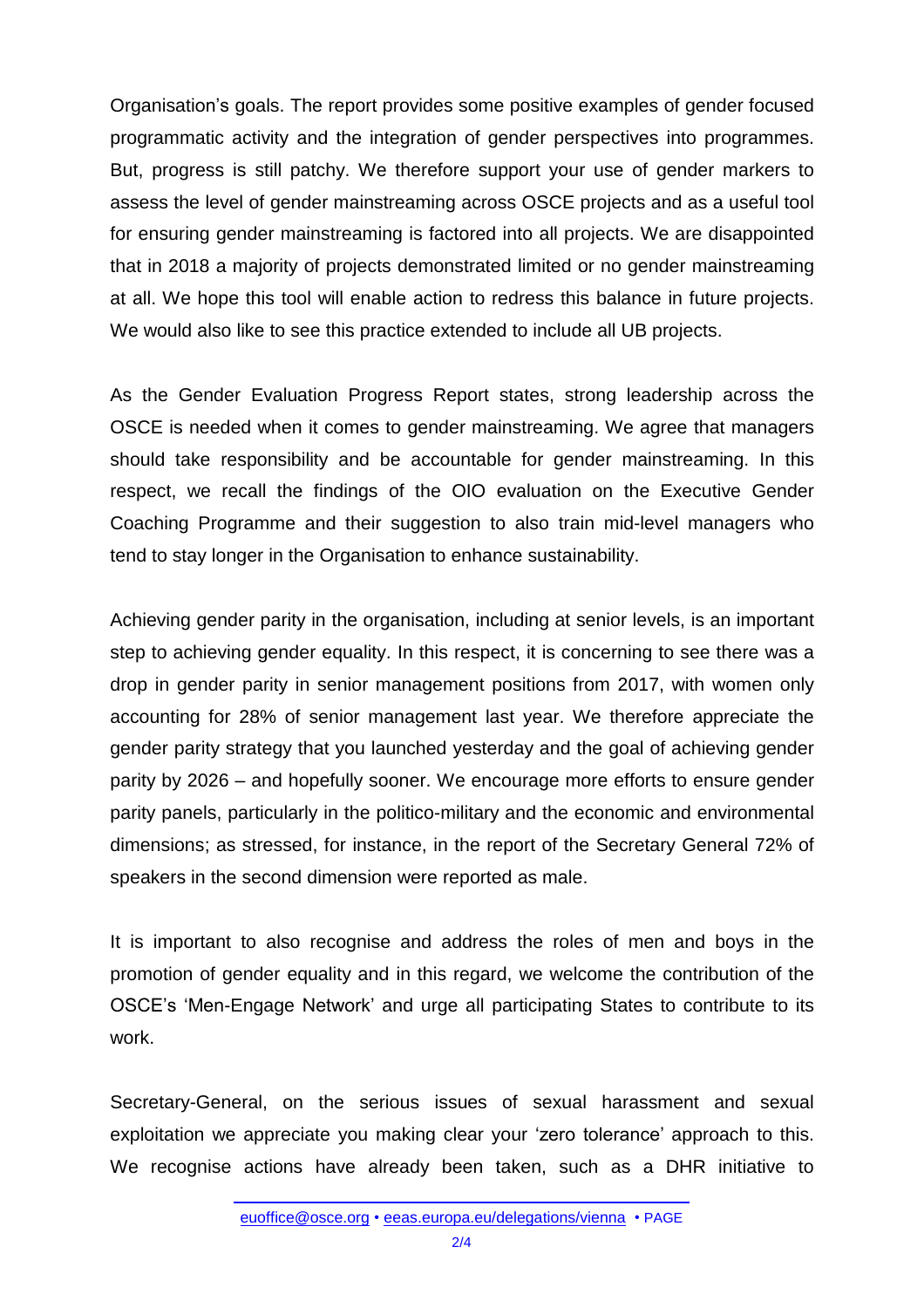participate in a UN-led Safe Space Survey, and ODIHR's increased efforts to address concerns in election observation missions, as well as a more recent initiative on preventing sexual exploitation and abuse. This issue should remain a priority. Survivors must be at the heart of this policy in order to guarantee their relief and recovery.

We are pleased that we adopted a Ministerial Council Decision on Preventing and Combatting Violence against Women in 2018. This decision provides a collective commitment to address the shocking prevalence of gender-based violence against women and girls that continues to persist, as evidenced in the OSCE's Well-Being and Safety of Women Survey in South East and Eastern Europe. Not only does this impair enjoyment of human rights, but it also prevents women from reaching and contributing their full potential. And as evidence shows, an increased prevalence of such violence is an early warning of conflict and emergency situations.

As we look ahead to the coming year and some important anniversaries, it is essential that we make tangible progress on gender issues, including on the Women, Peace and Security agenda. UNSCR 1325 is at the core of the OSCE's work and our comprehensive approach to security, including in all phases of the conflict cycle. To this end, we reiterate the call for an OSCE-wide Action Plan on Women, Peace and Security, and we stand ready to exchange good practices in this regard. The EU will continue to work together with relevant international and regional organisations, including the OSCE. As the largest regional security organisation under Chapter VIII of the UN Charter, the OSCE has an important contribution to make and as you highlight in the Report: 'gender equality and women's empowerment are integral and indispensable to the concept of comprehensive security.'

In conclusion, we reiterate our appreciation for the progress made in implementation of the Gender Action Plan and support the recommendations in the Report. We recognise the important work that the understaffed Gender Unit does and that it is important that you have sufficient resources for this essential area of work. Collectively, we can achieve gender equality and strengthen peace and security in the OSCE area.